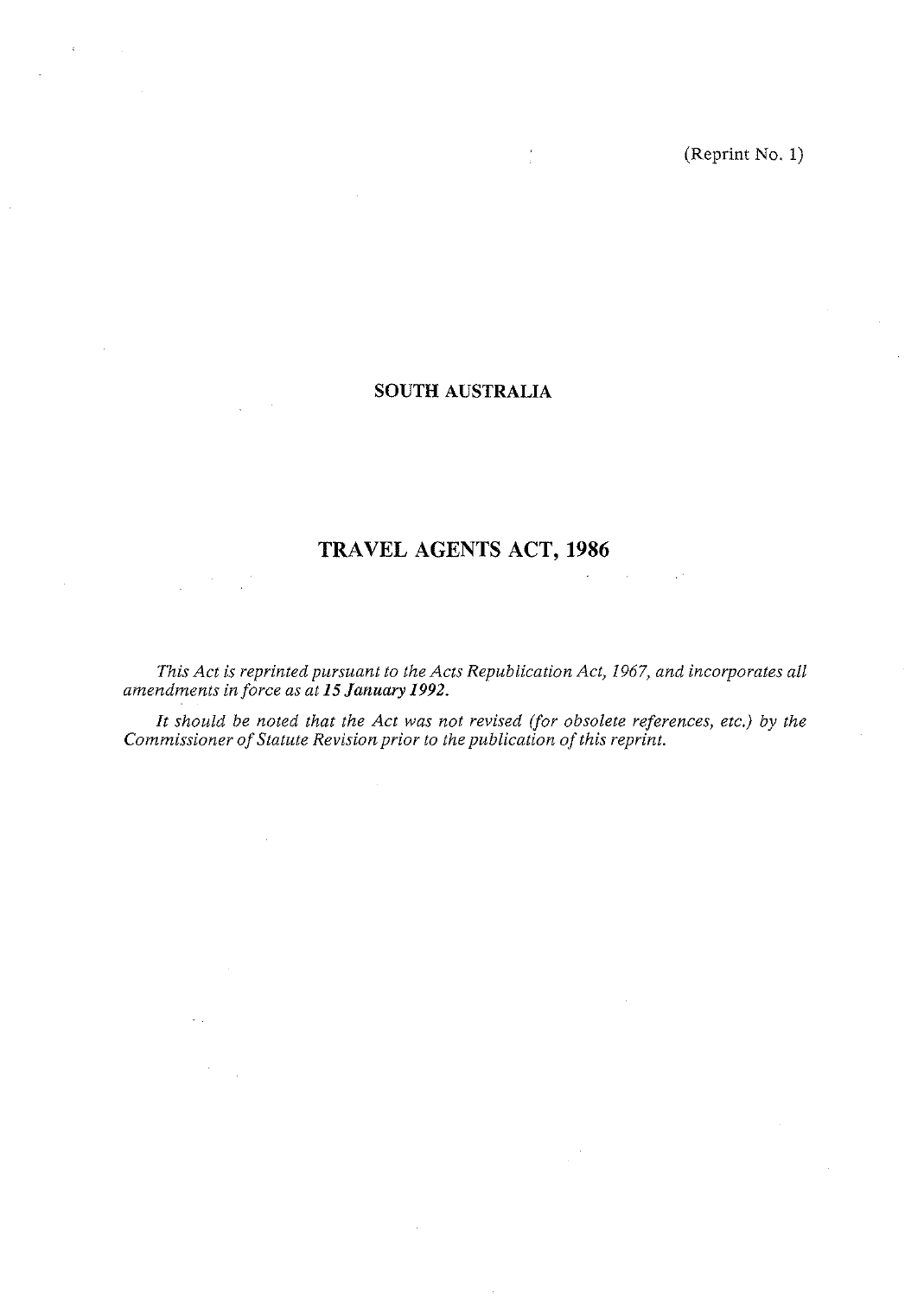# **SUMMARY OF PROVISIONS**

PART 1

#### PRELIMINARY

#### Section

- Short title  $\mathbf{1}$ .
- $\frac{1}{3}$ . Commencement
- Interpretation
- $\tilde{4}$ .
- $\overline{5}$ :<br>6.
- Business of travel agent Act to bind Crown Commissioner to be responsible for administration of Act

#### PART II

#### LICENSING OF TRAVEL AGENTS

#### DIVISION I-GRANT OF LICENCES

- $7.8.9.10.10.$ Travel agent to be licensed Application for a licence Duration of licence
- 
- 
- 
- Conditions of licence<br>Supervision of business of travel agent  $10a$ .
- $\tilde{\mathbf{H}}$ . Unlicensed person may not recover agent's commission, etc.
- $12<sup>°</sup>$ Business may be carried on by unlicensed person where licensee dies

#### DIVISION 11-DISCIPLINARY POWERS

- 13.
- Tribunal may exercise disciplinary powers<br>Disqualified persons not to be involved in business of travel agent<br>Record of disciplinary action to be kept  $\frac{14}{15}$ .
- 

#### DIVISION III-CONDUCT OF BUSINESS

- $16.$
- Notice to be displayed<br>Travel agent to use authorized name<br>Accounts to be kept  $\frac{17}{18}$ .
- 

#### PART III

#### THE COMPENSATION SCHEME

- 19. Approval of the trust deed
- Obligation of agent to participate in scheme
- 
- $\frac{20}{21}$ <br> $\frac{21}{25}$ <br> $\frac{25}{26}$ . Appeals Trustees subrogated to rights of claimant
- Name in which trustees may sue and be sued

# PART IV

#### MISCELLANEOUS

- 29.30.1.32.33.33.35.36.37. Investigations
- Commissioner of Police may appear in proceedings before Tribunal
- Annual report
- Service of documents
- 
- 
- 
- Summary proceedings
- Commencement of prosecutions
- 38. Regulations

ii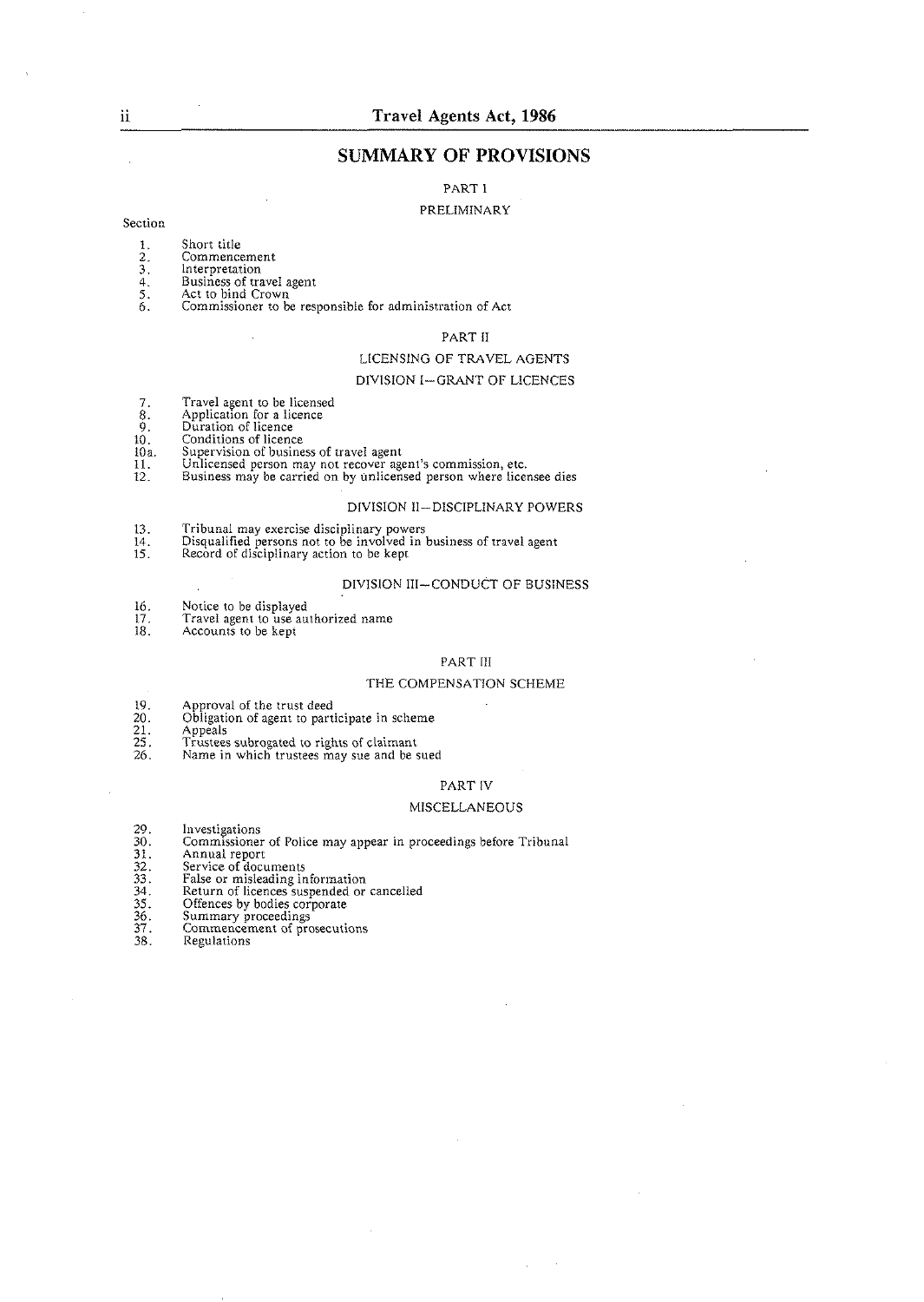# **TRAVEL AGENTS ACT, 1986**

being

Travel Agents Act, 1986, No. 15 of 1986 [Assented to 20 March 1986]<sup>1</sup>

as amended by

Travel Agents Act Amendment Act, 1986, No. 88 of 1986 [Assented to 4 December 1986]<sup>2</sup><br>Statutes Amendment (Fair Trading) Act, 1987, No. 43 of 1987 [Assented to 30 April 1987]<sup>3</sup><br>Travel Agents Act Amendment Act, 1988, No. 7

*rVote: Asterisks indicate repeal or deletion of text. For further explanation see Appendix.* 

#### **An Act to provide for the licensing of travel agents; and for other purposes.**

BE IT ENACTED by the Governor of the State of South Australia, with the advice and consent of the Parliament thereof, as follows:

#### PART I

# PRELIMINARY

#### **Short title**

**1.** This Act may be cited as the *Travel Agents* Act, 1986.

#### **Commencement**

**2.** (1) This Act shall come into operation on a day to be fixed by proclamation.

(2) The Governor may, in a proclamation fixing a day for this Act to come into operation, suspend the operation of specified provisions of this Act until a subsequent day fixed in the proclamation, or a day to be fixed by subsequent proclamation.

#### **Interpretation**

**3.** In this Act, unless the contrary intention appears—

"authorized name" in respect of a licensed travel agent means-

- (a) the name of the travel agent as it appears in the licence;
- or
- (b) a name in which the licensee is authorized by the Tribunal to carry on business:

<sup>&#</sup>x27;Came into operation (except ss. 5, 7, 11, 21-24) 23 February 1987: *Gaz.* 12 February 1987, p. 294; ss. 7 and I1 came into operation I July 1987: *Gaz.* 7 May 1987, p. 1204; **s.** 21 was subsequently substituted and ss. 22-24 were repealed by Act No. 73 of 1988 before they were brought into operation; s. *5* had not been brought into operation at the date of this reprint.

<sup>&#</sup>x27;Came into operation 23 February 1987: *Guz.* 12 February 1987, p. 295.

<sup>&</sup>lt;sup>3</sup>Came into operation 26 October 1987: *Gaz*. 24 September 1987, p. 940.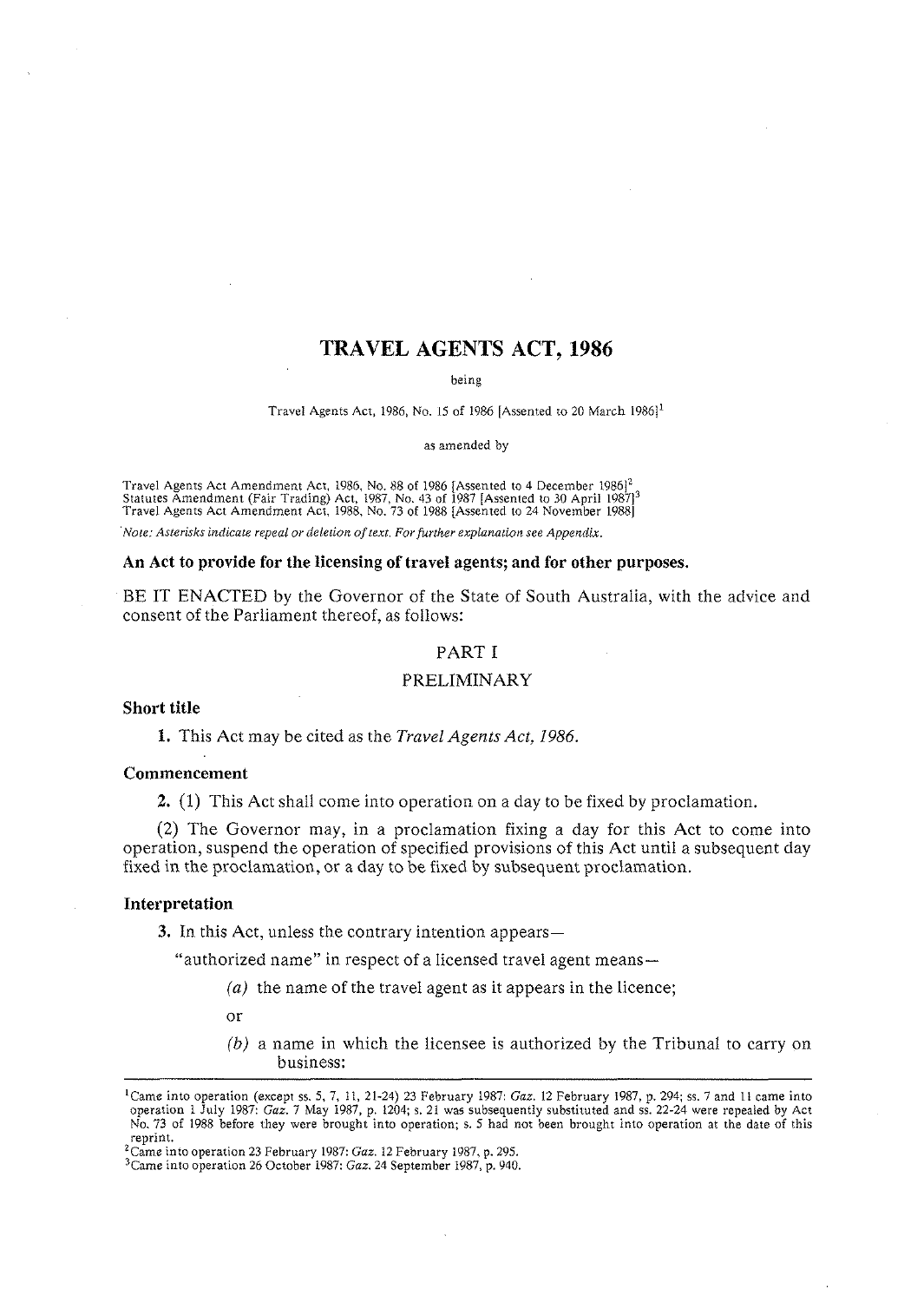- "authorized officer" means a person who is an authorized officer under the *Fair Trading Act, 1987:*
- "the Commissioner" means the Commissioner for Consumer Affairs:
- "the compensation fund" means the compensation fund established under the trust deed:
- "corresponding law" means a law of another State, or of a Territory of the Commonwealth declared by regulation to be a corresponding law for the purposes of this Act:
- "licence" means a licence under this Act; and "licensee", "licensed" and "unlicensed" have corresponding meanings:
- "office", of a licensed travel agent, means a place from which the licensee carries on business:
- "the Registrar" means the Commercial Registrar under the *Commercial Tribunal Act, 1982:*
- "the Tribunal" means the Commercial Tribunal:
- "the trust deed" means the trust deed approved under section 19:
- "vehicle" includes a boat, aircraft or other means of transport.

# *Business* **of** *travel agent*

4. (1) Subject to this section, a person carries on business as a travel agent if that person in the course of a business sells, or arranges for the sale of-

*(a)* rights to travel;

<sub>or</sub>

- *(b)* rights to travel and accommodation.
- (2) A person does not carry on business as a travel agent-
	- *(a)* by reason of anything done by that person in the course of employment;
	- *(b)* by reason of selling, or arranging for the sale of, rights to travel in a vehicle owned by that person;
	- *(c)* by reason of selling, or arranging for the sale of, rights to accommodation at a place owned by that person.

**(3)** A person is the owner of a vehicle or place of accommodation for the purposes of this section if that person has lawful possession of the vehicle or place of accommodation.

 $(4)$  In this section —

"sale", in relation to rights, includes the conferral or assignment of the rights; and "to sell" has a corresponding meaning.

# *Act to bind Crown'*

*5.* (1) *This Act binds the Crown not only in right of South Australia but also, so far as the legislative power of Parliament permits, the Crown in all its other capacities.* 

*(2) Nothing in this Act renders the Crown in right of South Australia or in any other capacity liable to be prosecuted for an offence or obliges the Crown in right of South Australia to hold a licence.* 

 $<sup>1</sup>S$ . 5 had not been brought into operation at the date of this reprint.</sup>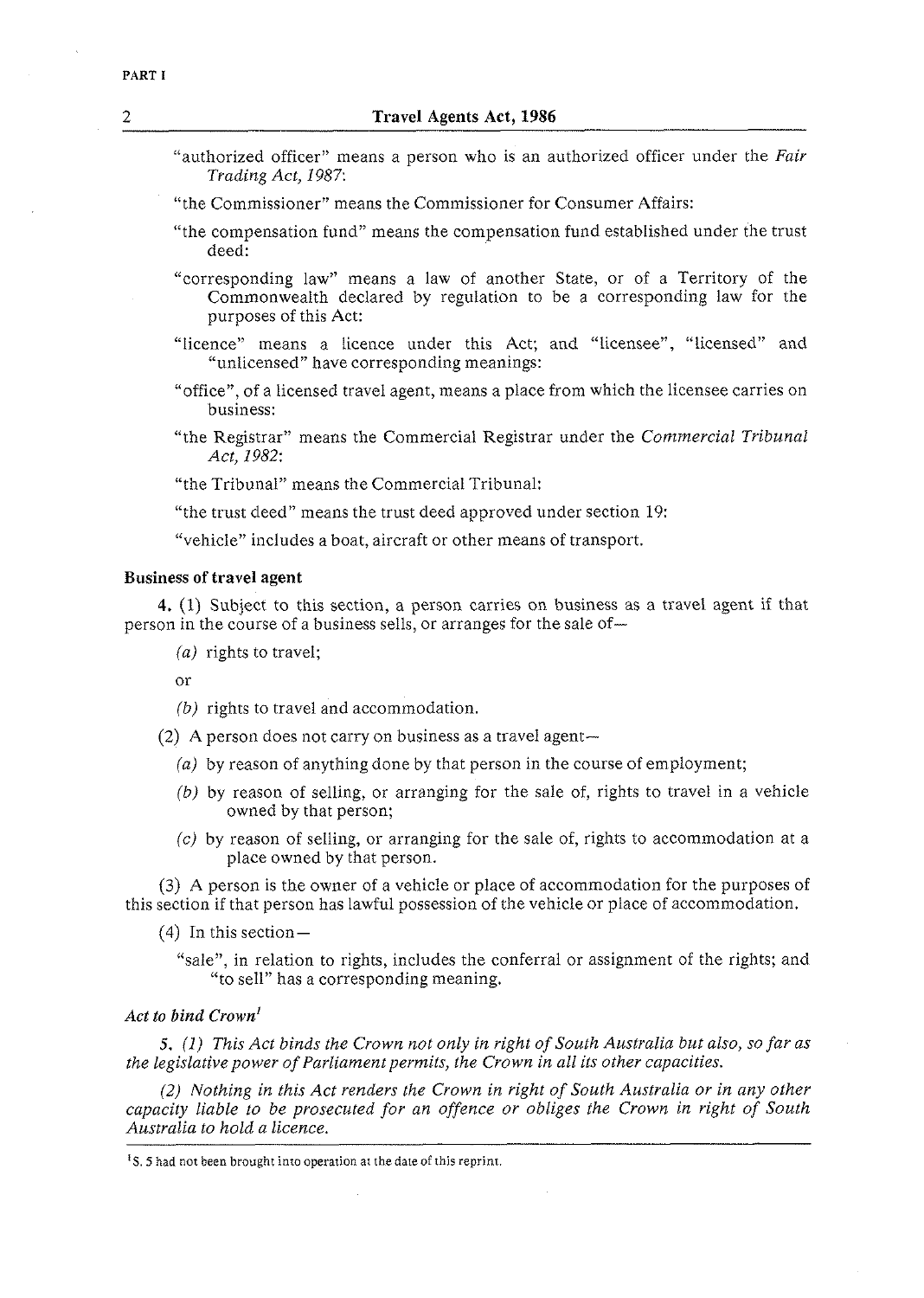$\overline{3}$ 

# **Commissioner to be responsible for administration of Act**

**6.** The Commissioner is responsible, subject to the control and direction of the Minister. for the administration of this Act.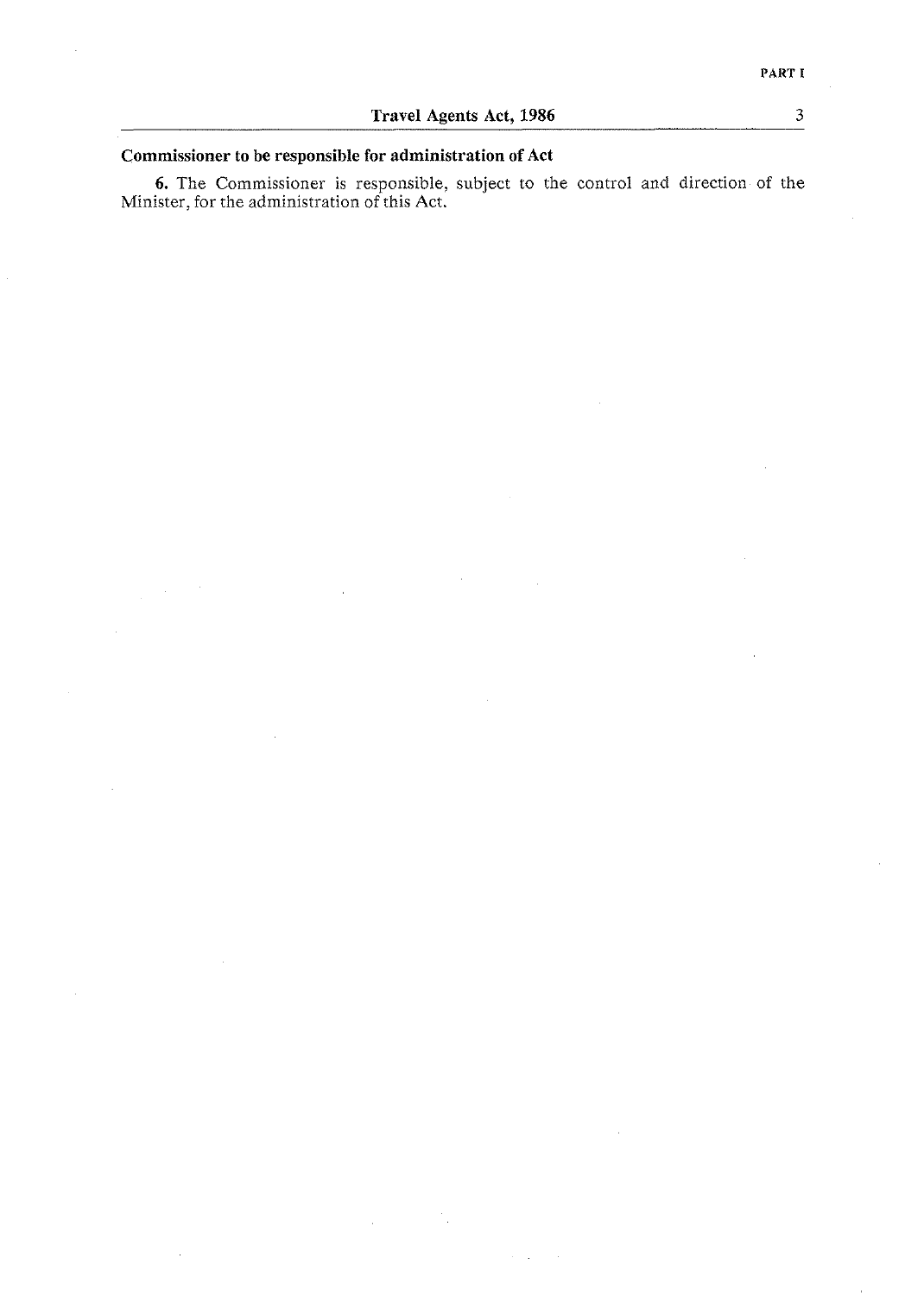# PART I1

# LICENSING OF TRAVEL AGENTS

# DIVISION I-GRANT OF LICENCES

# **Travel agent to be licensed**

**7.** (1) An unlicensed person shall not carry on business as a travel agent.

Penalty: \$50 000 or 12 months imprisonment.

(2) An unlicensed person shall not hold himself or herself out as a travel agent.

Penalty: \$50 000 or 12 months imprisonment.

(3) An unlicensed person shall not advertise that he or she is prepared to provide services if those services are such as can only be lawfully provided in the course of a business, by a licensed travel agent.

Penalty: \$50 000 or 12 months imprisonment.

(4) Where a person is convicted of an offence against subsection (I), the court by which the conviction is recorded shall order the person to pay to the Crown an amount estimated by the court to be the amount of the profit that has accrued to the convicted person or any other person with whom the convicted person has a business or personal association in consequence of the commission of the offence.

(5) Any amount recovered by the Crown in pursuance of an order under subsection (4) shall be paid into the Compensation Fund.

# **Application for a licence**

**8.** (1) An application for a licence must-

*(a)* be made to the Tribunal;

*(b)* be in writing in the prescribed form;

and

*(c)* be accompanied by the prescribed application fee.

(2) An applicant for a licence must furnish the Tribunal with such information (verified, if the Tribunal so requires, by statutory declaration) as the Tribunal may require.

(3) Where an application is made for a licence, the Registrar shall-

*(a)* cause the application to be advertised in the prescribed manner and form;

and

*(b)* cause a copy of the application to be served on the Commissioner and the Commissioner of Police.

(4) Any person (including the Commissioner or the Commissioner of Police) may, within 10 days from the date on which an application is last advertised pursuant to subsection (3), lodge with the Registrar a written objection to the application setting out the grounds of the objection.

(5) The Tribunal may, on the application of any interested person, and subject to such conditions as it thinks fit, extend the period for lodging objections.

(6) Subject to subsection (7), the Registrar shall serve the applicant, the Commissioner and the Commissioner of Police with a copy of an objection lodged under subsection (4).

PART II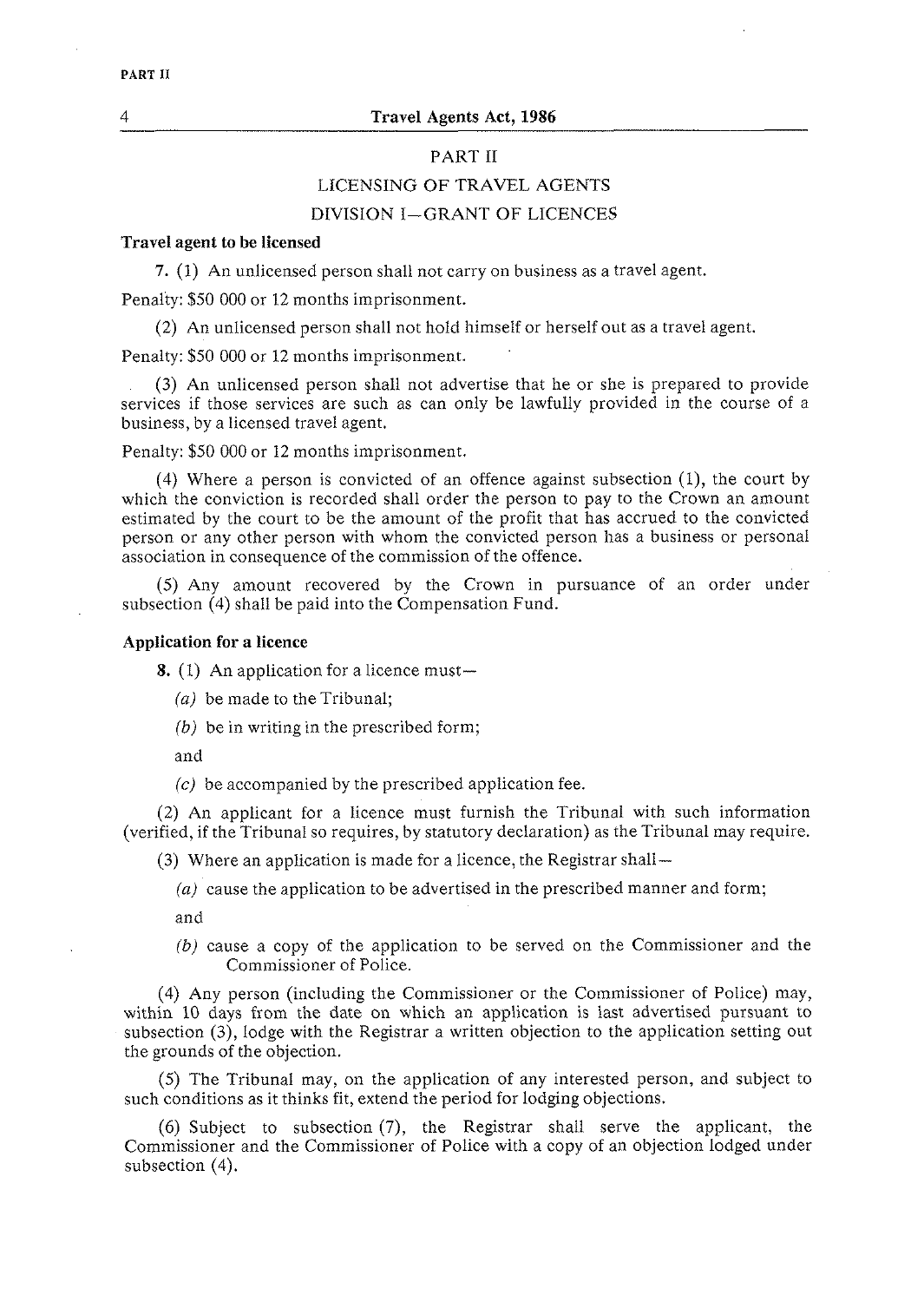(7) Where the Commissioner or the Commissioner of Police has lodged an objection, a copy of the objection need not be served on the objector.

- $(8)$  Where-
	- *(a)* an objection to an application is lodged under subsection (4);

or

*(b)* the Tribunal does not propose to grant an application on the basis of documentary material alone,

the Tribunal shall conduct a hearing of the application and the Registrar shall give to the applicant, the Commissioner, the Commissioner of Police and any person who has lodged an objection at least 7 days notice of the date of the hearing.

(9) Upon an application under this section, the Tribunal shall, subject to this Act, order that the applicant be granted a licence upon payment of the prescribed licence fee if the Tribunal is satisfied-

 $(a)$  that-

- (i) where the applicant is a natural person $-$ 
	- (A) the applicant is of or over the age of 18 years;

and

- (B) the applicant is a fit and proper person to hold a licence;
- or
- (ii) where the applicant is a body corporate-every person who is, in the opinion of the Tribunal, in a position to control or influence substantially the affairs of the body corporate is a fit and proper person to exercise such control or influence in respect of a body corporate that is the holder of a licence;
- *(b)* that the applicant has made suitable arrangements to fulfil the obligations that may arise under this Act;
- $(c)$  that the trustees under the trust deed have certified-
	- (i) that the applicant is eligible for membership of the compensation scheme established by the trust deed;

and

(ii) that the applicant will be admitted as a member of the compensation scheme on being licensed;

and

(d) that the applicant is not disqualified under a corresponding law from holding a licence under the corresponding law or being involved in the direction, management or conduct of the business of a travel agent.

# **Duration of licence**

**9.** (1) A licence shall, subject to this Act, remain in force until—

*(a)* the licence is surrendered;

or

*(b)* the licensee dies or, in the case of a body corporate, is dissolved.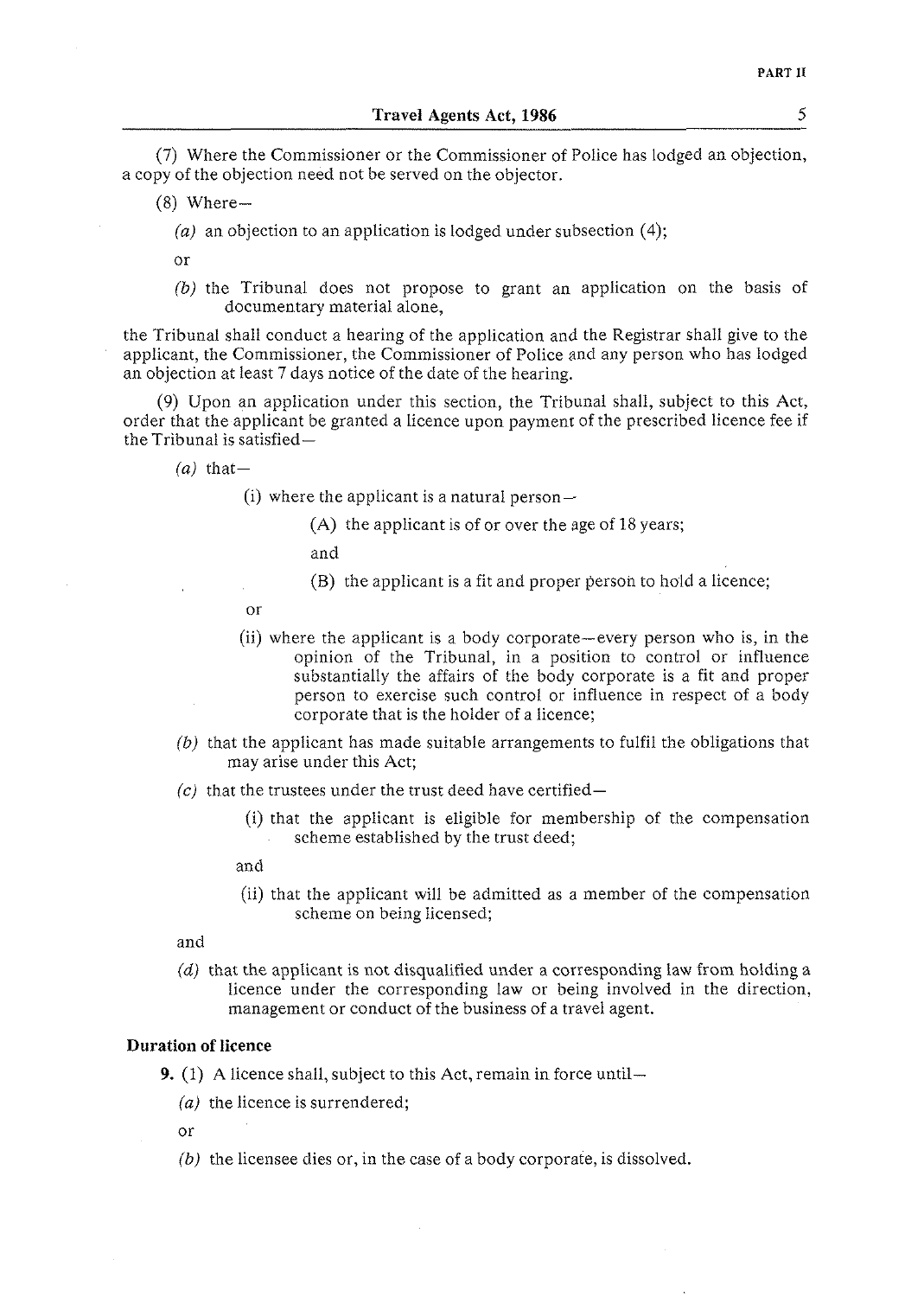(2) A licensee shall, not later than the prescribed date in each year-

(a) pay to the Registrar the prescribed annual licence fee;

and

(b) lodge with the Registrar an annual return containing the prescribed information.

(3) Where a licensee fails to pay the annual licence fee or lodge the annual return in accordance with subsection (2), the Registrar may, by notice in writing to the licensee, require the licensee to make good the default and, in addition, to pay to the Registrar the amount prescribed as a penalty for default

(4) Where a licensee fails to comply with a notice under subsection **(3)** within 14 days after service of the notice, the licence shall, by force of this subsection, be suspended until the licensee complies with the notice.

(5) The Registrar shall cause notice of a suspension under subsection (4) (being notice in the prescribed form) to be published in a newspaper circulating throughout the State.

(6) Where a licence has been suspended by virtue of subsection (4) for a continuous period of 6 months, the licence shall, by force of this subsection, be cancelled.

(7) A licensee may, with the consent of the Tribunal, surrender the licence.

# **Conditions of licence**

10.  $(1)$  A licence is subject to  $-$ 

- (a) a condition that each place at which the licensee carries on business as a travel agent must comply with the prescribed requirements;
- (b) any prescribed conditions;

and

(c) any conditions imposed by the Tribunal on granting the licence.

(2) The Tribunal may, by notice in writing given to a licensee, revoke a condition of the licence imposed by the Tribunal or, on the application of the Commissioner, vary such a condition or impose a further condition.

(3) A licensee who contravenes or fails to comply with a condition of the licence is guilty of an offence.

Penalty: \$5 000.

## **Supervision of business of travel agent**

**10a.** (1) The business conducted at any place from which a licensee carries on business must be managed and supervised by a person with qualifications approved by the Tribunal (whether or not that person is the licensee).

(2) If a licensee fails to ensure compliance with subsection (I), the licensee is guilty of an offence.

Penalty: \$5 000.

#### **Unlicensed person may not recover agent's commission, etc.**

11. An unlicensed person who carries on business as a travel agent is not entitled to recover or retain any fee, commission or other consideration for services performed in the course of that business.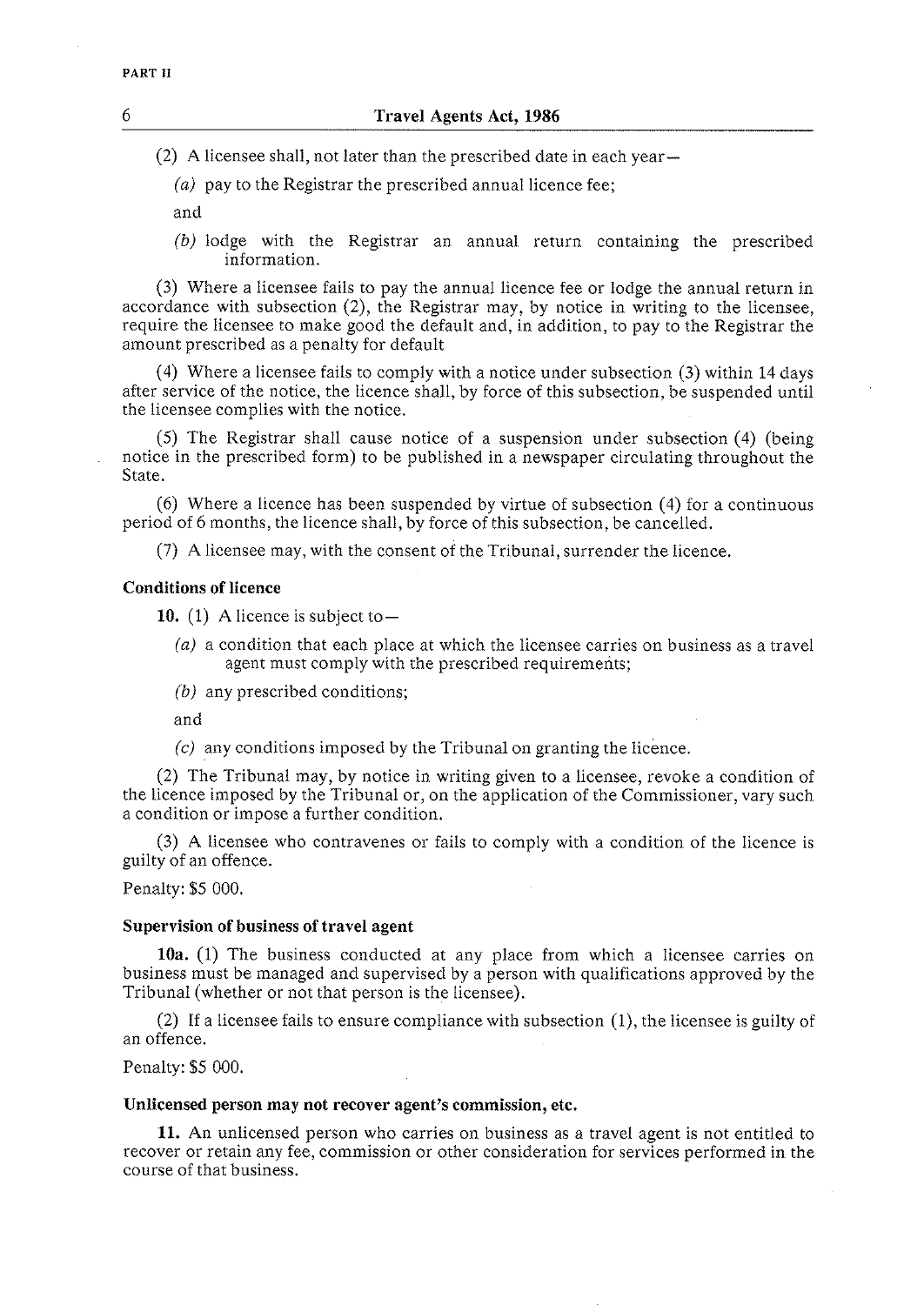# **Business may be carried on by unlicensed person where licensee dies**

**12.** Where a person carrying on business in pursuance of a licence dies, the personal representative of the deceased, or some other person approved by the Tribunal-

 $(a)$  shall be deemed to have been licensed (on the same conditions as were applicable to the foriner licence) as from the date of death of the licensee until the expiration of 6 months from that date or until such later date as may be fixed by the Tribunal;

and

*(b)* shall be deemed to have been admitted to membership of the compensation scheme on the date of death of the licensee.

# DIVISION 11-DISCIPLINARY POWERS

#### **Tribunal may exercise disciplinary powers**

**13.** (1) The Tribunal may hold an inquiry for the purposes of determining whether proper cause exists for disciplinary action against a person who has carried on business as a travel agent (whether with or without a licence).

(2) An inquiry shall not be held under this section except in relation to  $-$ 

(a) matters alleged in a complaint lodged pursuant to subsection  $(3)$ ;

or

*(bj* matters disclosed by investigations conducted pursuant to subsection (4).

(3) Any person (including the Commissioner or the Commissioner of Police) may lodge with the Tribunal a complaint in the prescribed form setting out matters that are alleged to constitute grounds for disciplinary action against a person referred to in subsection (1).

(4) Where a complaint has been lodged with the Tribunal pursuant to subsection (3), the Commissioner or the Commissioner of Police shall, at the request of the Registrar, investigate or further investigate any matters to which the complaint relates and report to the Tribunal on the results of the investigations.

(5) Where the Tribunal decides to hold an inquiry under this section, the Tribunal shall give the person to whom the inquiry relates (in this section referred to as "the respondent") reasonable notice of the subject matter of the inquiry.

(6) If, after conducting an inquiry under this section, the Tribunal is satisfied that proper cause exists for disciplinary action, the Tribunal may exercise one or more of the following powers:

- $(a)$  it may reprimand the respondent;
- *(b)* it may impose a fine not exceeding \$1 000 on the respondent;
- $(c)$  where the respondent is a licensee, it may-
	- (i) suspend the licence for a specified period or until the fulfilment of stipulated conditions or until further order;
	- or
	- (ii) cancel the licence;
- $(d)$  it may disqualify the respondent permanently, for a specified period, until the fulfilment of stipulated conditions, or until further order, from holding a licence.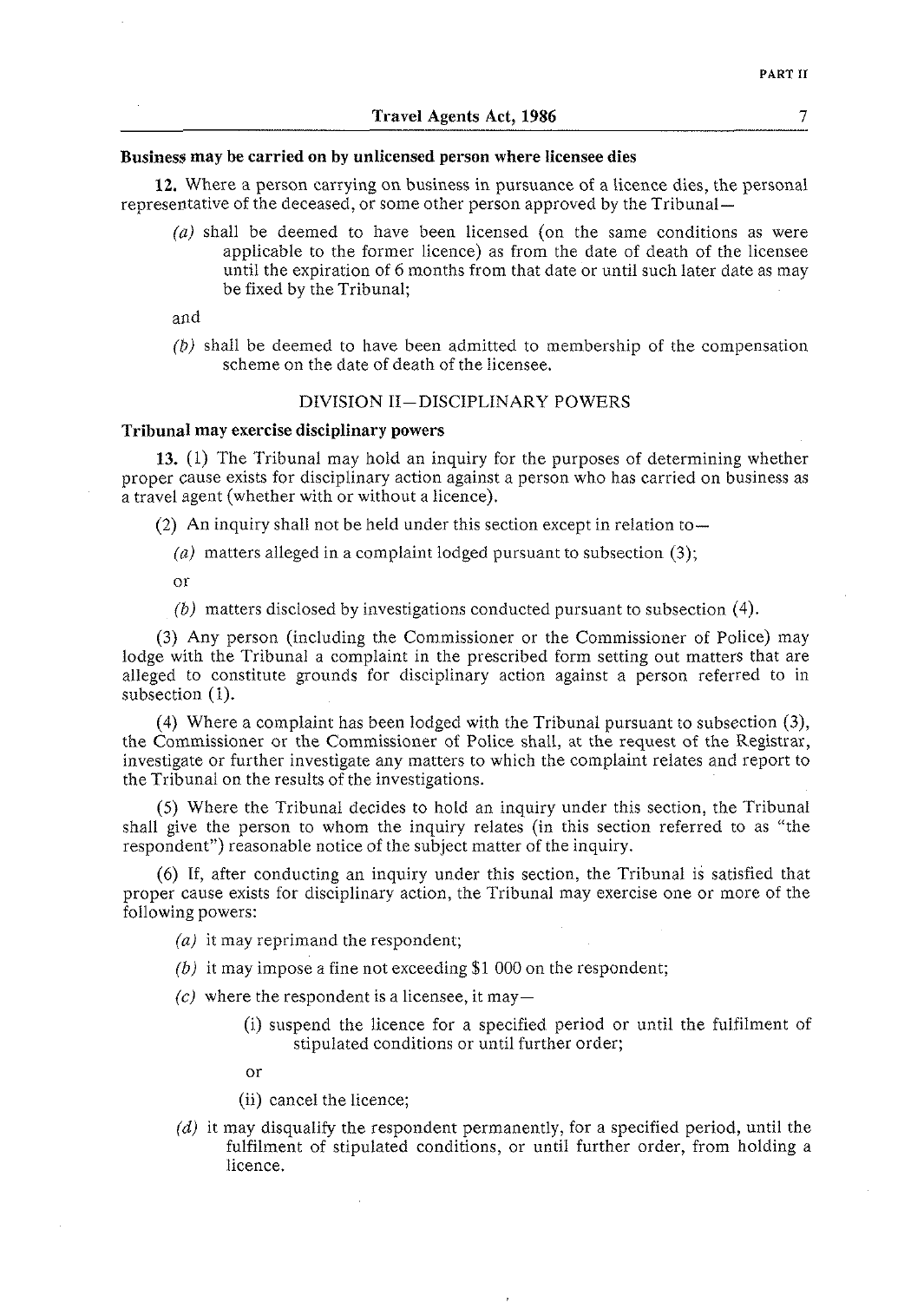#### 8 **Travel Agents Act, 1986**

(7) If a person has been convicted of an offence and the circumstances of the offence form, in whole or in part, the subject matter of an inquiry under this section, the convicted person shall not be liable to fine under this section in respect of conduct giving rise to the offence.

(8) There shall be proper cause for disciplinary action under this section against the respondent if the respondent-

- (a) has been guilty of conduct that constituted a breach of this Act;
- $(b)$  has in the course of carrying on business as a travel agent $-$ 
	- (i) been guilty of conduct that constituted a breach of any other Act or law;
	- or
	- (ii) acted negligently, fraudulently or unfairly;

or

*(c)* being a licensee-

- (i) has obtained the licence improperly;
- (ii) has insufficient financial resources properly to carry on business as a licensee;
- (iii) has not maintained satisfactory arrangements for the fulfilment of the licensee's obligations under this Act;
- (iv) has been found guilty of an offence involving fraud or dishonesty punishable by imprisonment for a period of not less than **3** months;
- or
- (v) has ceased to be a fit and proper person to hold a licence, or, in the case of a body corporate, is subject to control or influence by a person who is not a fit and proper person to exercise such control or influence.

(9) For the purposes of this section, in determining whether the business of a licensed travel agent has been properly supervised or whether any person has acted unfairly in the course of carrying on business as a travel agent, regard shall be had to the provisions of any code of practice prescribed by regulation under this Act.

#### **Disqualified persons not to be involved in business of travel agent**

14. Where a person who is disqualified from holding a licence is employed or otherwise engaged by a licensee for the purposes of the licensee's business as a travel agent, that person and the licensee are each guilty of an offence and liable to a penalty to not exceeding \$5 000.

### **Record of disciplinary action to be kept**

15. Where the Tribunal takes disciplinary action against a person, the Registrar shall-

*(a)* make an entry on the register established under the Commercial *Tribunal Act,*  1982, recording the disciplinary action taken;

and

*(bj* by notice in writing advise the Commissioner and the Commissioner of Police of the name of the person and the disciplinary action taken.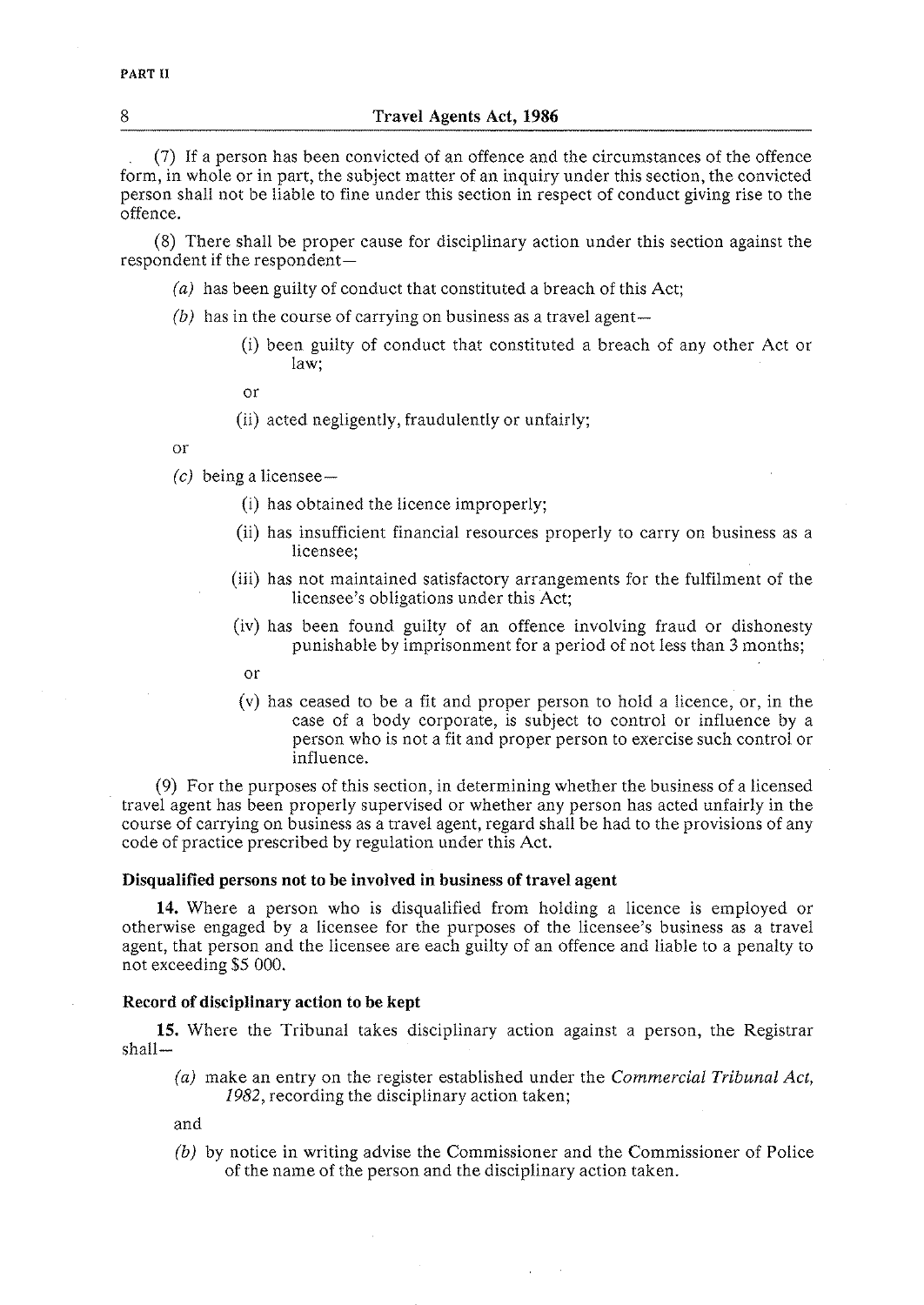# DIVISION 111-CONDUCT OF BUSINESS

#### **Notice to be displayed**

**16. A** person carrying on business as a travel agent in pursuance of a licence shall maintain in a conspicuous position in each place from which the business is carried on, a notice clearly showing-

 $(a)$  the name of the licensee as it appears in the licence;

and

*(b)* such other matters as may be prescribed.

Penalty: \$1 000.

### **Travel agent to use authorized name**

**17.** (1) **A** licensed travel agent shall not carry on business as a travel agent under any name except an authorized name.

Penalty: \$1 000

(2) A licensed travel agent shall ensure that the travel agent's authorized name appears-

 $(a)$  in any advertisement (other than an advertisement relating solely to the recruiting of staff) published in the course of the travel agent's business;

and

(b) in any letter, statement, invoice, cheque, receipt or other document issued in the course of the travel agent's business.

Penalty: \$1 000.

#### **Accounts to be kept**

**18.** (1) **A** person who carries on business as a travel agent shall keep such accounting records as are necessary correctly to record and explain the financial transactions and financial position of the business.

Penalty: \$1 000 or 6 months imprisonment.

(2) The accounting records referred to in subsection  $(1)$  must-

(a) contain sufficient information for the preparation and audit of true and fair profit and loss accounts and balance sheets;

 $(b)$  be kept at the person's principal place of business in this State;

and

 $(c)$  be kept in the English language.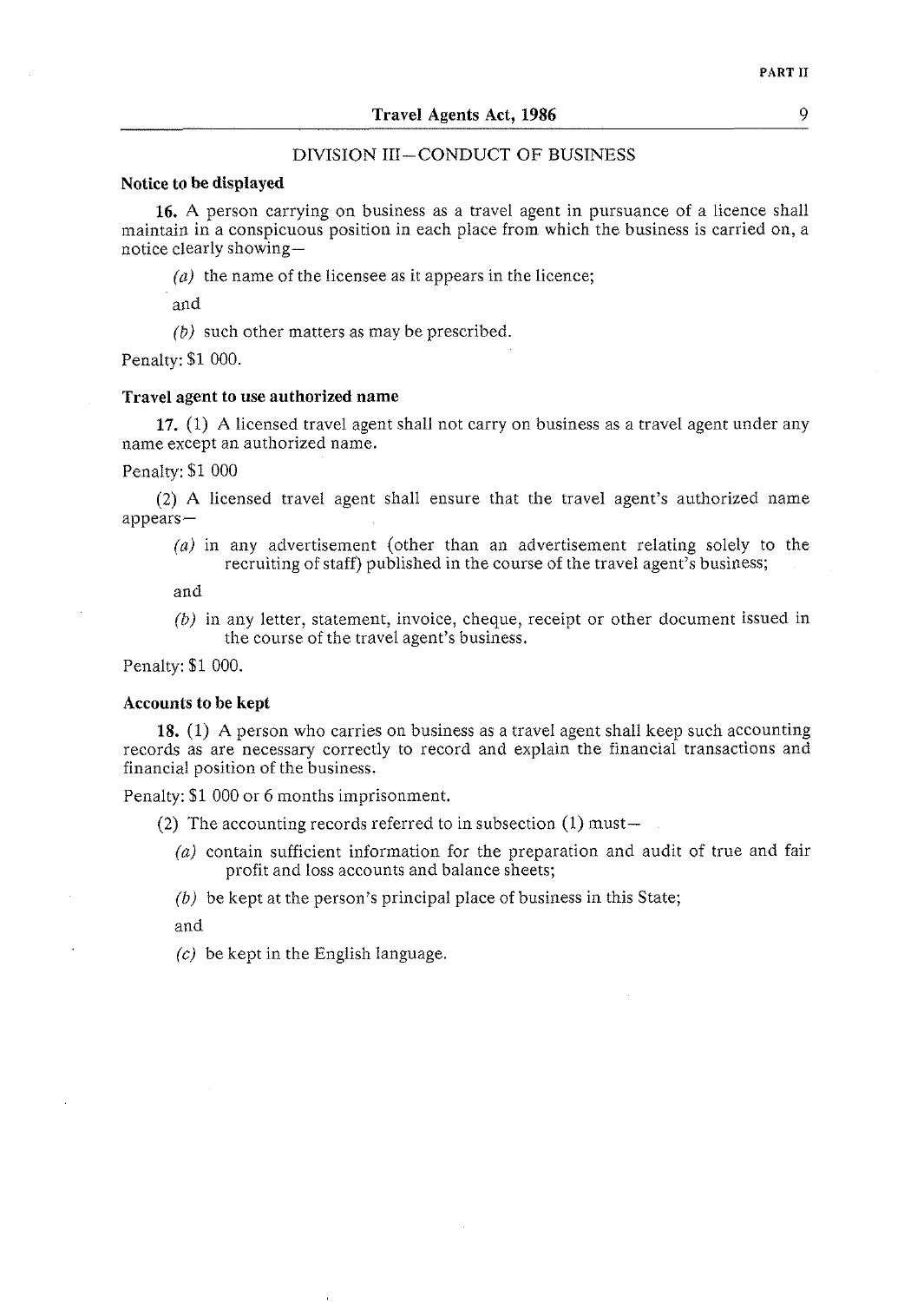# PART III

# THE COMPENSATION SCHEME

# **Approval of the trust deed**

**19.** (1) The Minister may for the purposes of this Act-

(a) approve an instrument as the trust deed;

(b) approve any amendment to the trust deed.

(2) The trust deed and any approved amendment to the trust deed shall be promulgated by regulation.

# **Obligation of agent to participate in scheme**

**20.** (1) A licensed travel agent must be a contributor to the compensation scheme established by the trust deed.

(2) If the trustees determine that a licensed travel agent is not eligible or is no longer eligible to be a contributor to the compensation fund, the licence is, by force of this subsection, cancelled (but it revives if the trustees' determination is reversed on appeal).

# **Appeals**

**21. (1)** If the trustees-

- (a) determine that a person is not eligible, or is no longer eligible, to be a contributor to the compensation fund;
- or
- *(b)* make a conditional determination that a person is eligible, or is to remain eligible, to be a contributor to the compensation fund,

the person may, within 28 days after service of notice of the determination, appeal against the determination or the condition to the Tribunal.

(2) An appeal may be heard and determined concurrently with an application for a licence.

(3) On an appeal under this section, the Tribunal-

- (a) may confirm or reverse a determination of the trustees;
- *(b)* may confirm, vary or quash the condition to which a conditional determination is subject;
- (c) may make consequential or ancillary orders.

#### **Trustees subrogated to rights of claimant**

 $\star$ 

 $\ast$ 

**25.** (1) On payment to a claimant out of the compensation fund, the trustees are, to the extent of the payment, subrogated to the rights of the claimant arising from the circumstances to which the claim relates.

 $\mathbf{z}$ 

(2) Where rights to which the trustees are subrogated under subsection (1) lie against a licensee or former licensee that is a body corporate, those rights may be enforced, if the trustees so determine, against the members or any one or more the members of the governing body of the body corporate.

PART III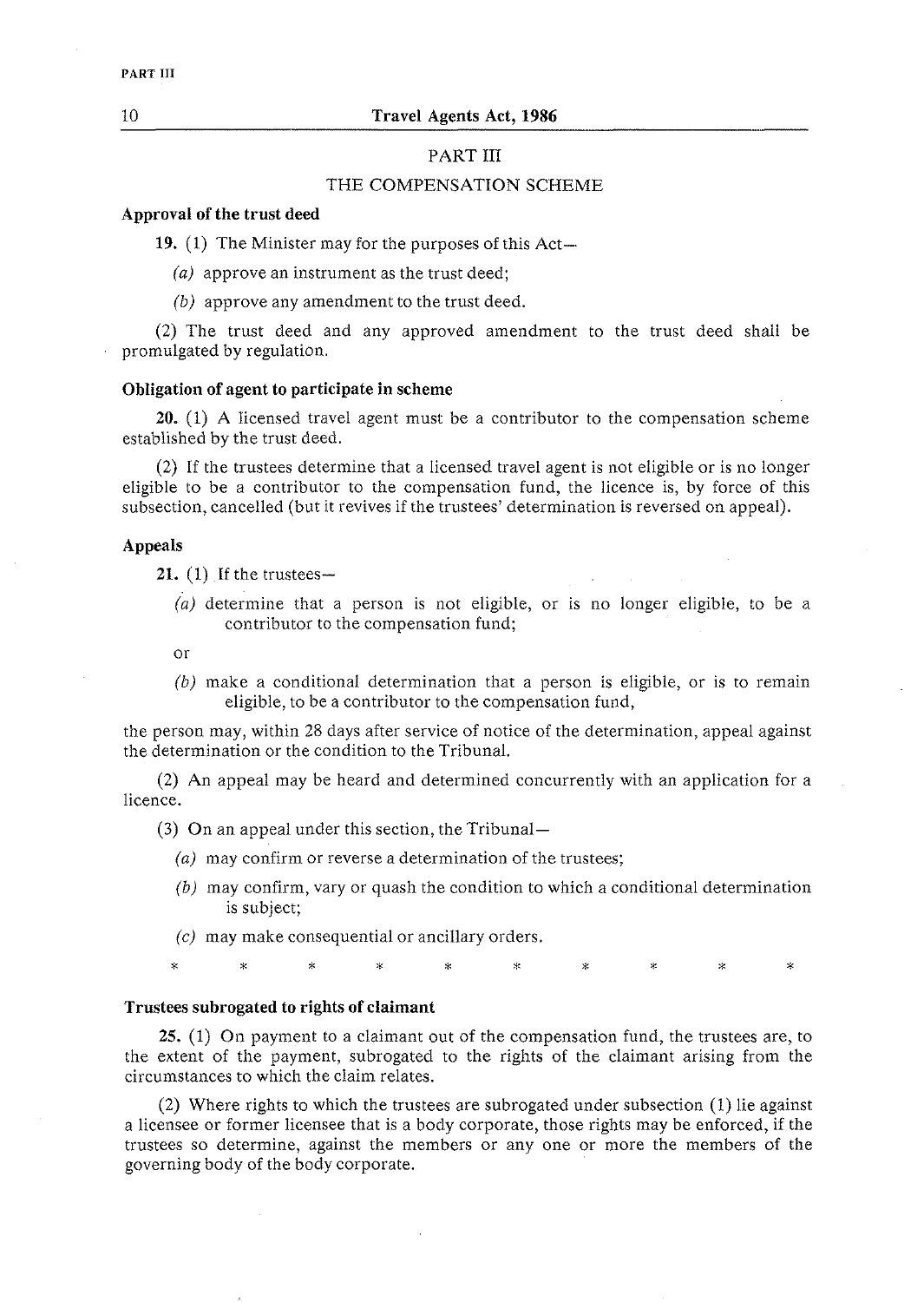# **Travel Agents Act, 1986** 11

**(3)** In any proceedings for the enforcement of a right against a member of the governing body of a body corporate under subsection (2) it is a defence to prove that the member could not, by the exercise of reasonable diligence, have prevented the occurrence of the circumstances out of which the claim arose.

# **Name in which trustees may sue and be sued**

**26.** (1) The trustees may sue and be sued under the name "The Travel Compensation Fund".

 $\ddot{\ast}$  $\star$  $\mathbf{r}$  $\star$  $\ast$ ž. ý.  $\mathbf{x}$  $\ddot{\ast}$  $\mathbf{x}$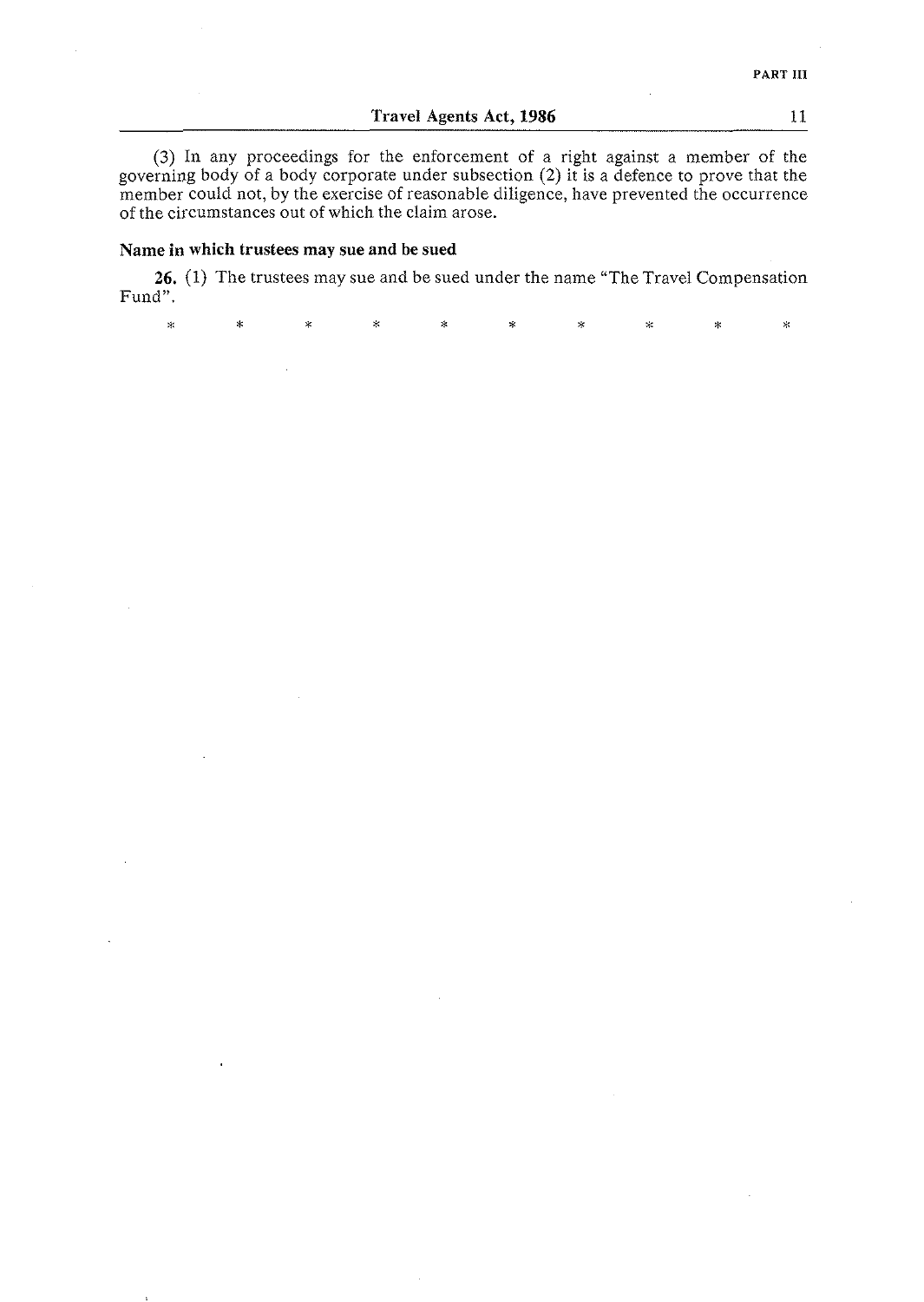# PART IV

### MISCELLANEOUS

j.  $\ddot{\mathbf{x}}$ sk. ä,

# **Investigations**

**29.** The Commissioner or the Commissioner of Police shall, at the request of the Registrar, investigate and report upon any matter relevant to the determination of-

- (a) any application or other matter before the Tribunal;
- or
- *(b)* any matter that might constitute proper cause for disciplinary action under this Act.

# **Commissioner of Police may appear in proceedings before Tribunal**

**30.** The Commissioner of Police may, in any proceedings that are before the Tribunal in pursuance of this Act, appear personally or be represented by counsel or a member of the police force.

#### **Annual report**

**31.** (1) The Commissioner shall, on or before the 31st day of October in each year, submit to the Minister a report upon the administration of this Act during the period of 12 months ending on the preceding 30th day of June.

(2) The Minister shall, as soon as practicable after receipt of the report, cause a copy of the report to be laid before each House of Parliament.

# **Service of documents**

**32.** (1) Any notice or document required or authorized by this Act or the *Commercial Tribunal Act, 1982,* to be given to or served on any person shall be deemed to have been duly served if it has been-

- *(a)* served on the person personally;
- *(b)* posted in an envelope addressed to the person at his or her last known address, or, in the case of a licensee, his or her address for service;

or

 $(c)$  in the case of a licensee, left for the licensee at his or her address for service with a person apparently over the age of 16 years.

(2) The address for service of a licensee is the last address for service of which notice has been given in accordance with the regulations.

#### **False or misleading information**

**33.** A person shall not, in furnishing any information required under this Act, make a statement that is false or misleading in a material particular. Penalty: \$1 000.

## **Return of licences suspended or cancelled**

**34.** Where a licence is suspended or cancelled under this Act, the licensee or former licensee shall, at the direction of the Tribunal or the Registrar, return the licence to the Registrar.

Penalty: \$1 000,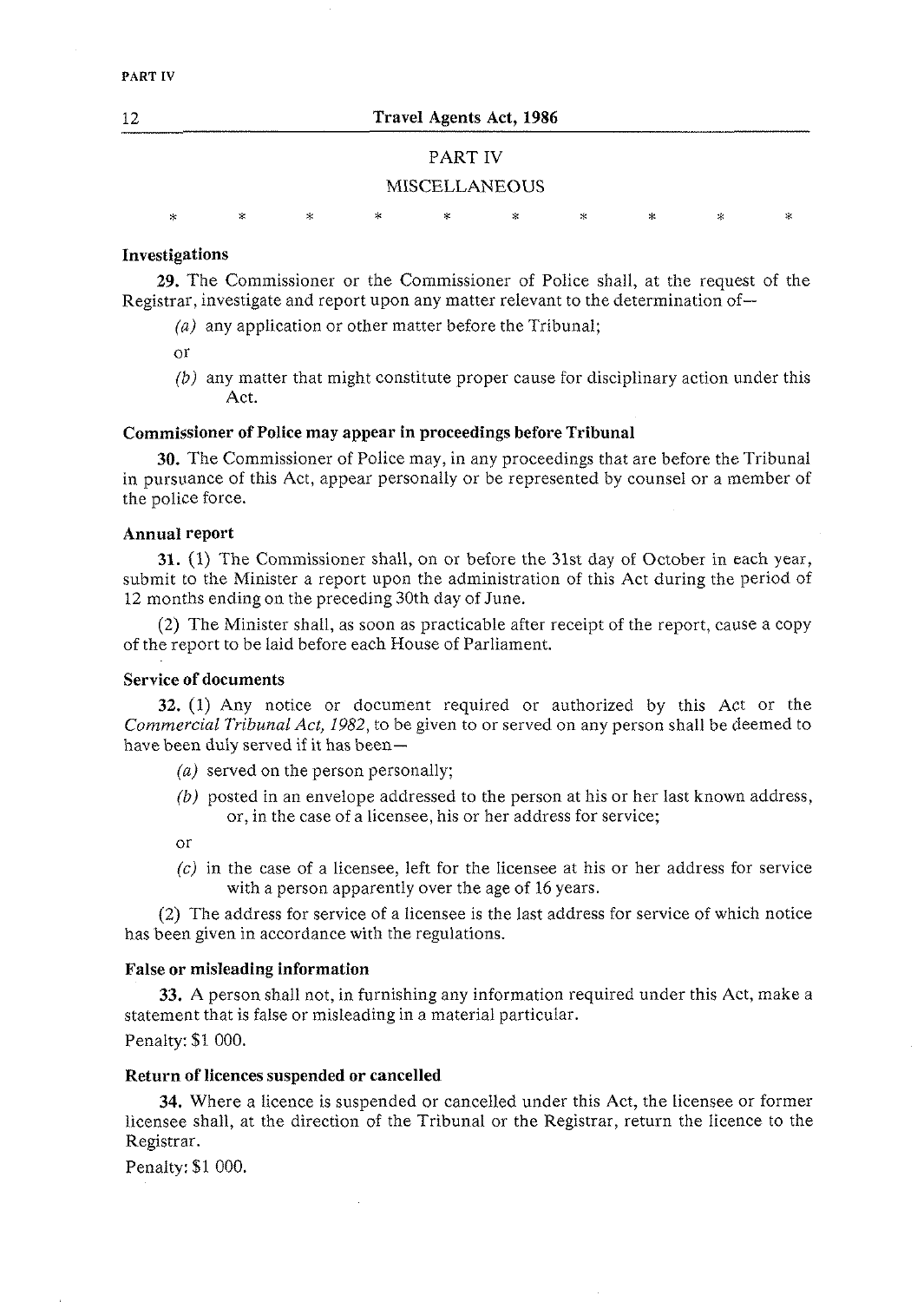#### **Offences by bodies corporate**

**35.** Where a body corporate is guilty of an offence against this Act, every member of the governing body of the body corporate shall be guilty of an offence and liable to the same penalty as is prescribed for the principal offence unless it is proved that the member could not, by the exercise of reasonable diligence, have prevented the commission of that offence.

### **Summary proceedings**

**36.** Proceedings for an offence against this Act shall be disposed of summarily.

# **Commencement of prosecutions**

**37.** (1) Proceedings for an offence against this Act shall be commenced within 12 monrhs after the date on which the offence is alleged to have been committed.

- (2) Proceedings for an offence against this Act must not be commenced except-
	- *(11)* by the Commissioner, an authorized officer, the Commissioner of Police or a member of the police force acting in an official capacity;

or

*(b)* by some other person acting with the consent of the Minister.

(3) An apparently genuine document purporting to be a certificate of the Minister's consent to the commencement of proceedings for an offence against this Act shall be accepted, in the absence of proof to the contrary, as proof of the matter so certified.

# **Regulations**

**38.** (1) The Governor may make such regulations as are contemplated by this Act or as are necessary or expedient for the purposes of this Act.

- (2) Without limiting the generality of subsection  $(1)$ , those regulations may-
	- (a) exempt conditionally or unconditionally specified persons or persons of a specified class or specified transactions or transactions of a specified class from the application of this Act or a specified provision of this Act;
	- *(b)* prescribe a code of practice to be observed by persons who carry on business as travel agents;
	- (c) prescribe any forms to be used under this Act;
	- (d) prescribe, or provide for the calculation of, fees for the purposes of this Act;
	- (e) prescribe the records to be kept by licensees and the manner in which the records must be kept;
	- $(f)$  require periodic audits to be made of the accounts required by this Act to be kept by persons who carry on business as travel agents, and provide for the appointment of auditors;
	- $(g)$  regulate the form and content of advertisements concerning the services offered by persons carrying on business as travel agents;
	- (h) provide for the furnishing of returns to enable calculation of contributions to the compensation fund;
	- **(i)** prescribe penalties (recoverable summarily) not exceeding \$1 000 for contravention of, or non-compliance with, any regulation.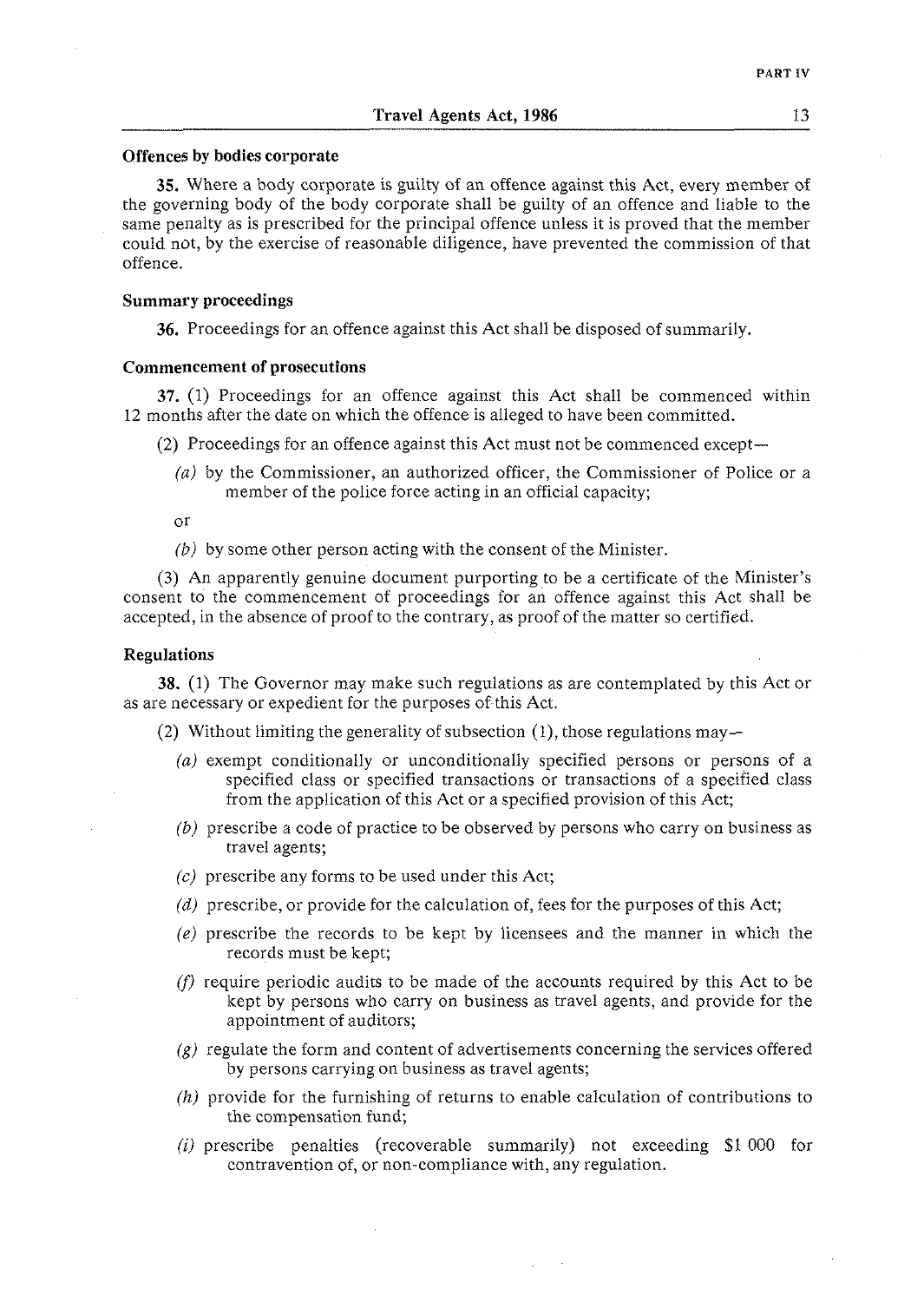# 14 **Travel Agents Act, 1986**

**(3)** Any regulations made under this Act may be of a general or limited application and may vary according to the persons or classes of persons, the times, the places or the circumstances to which they are expressed to apply.

(4) A regulation made under subsection *(2)(b)* may refer to, or incorporate, in whole or in part, and with or without modification, a code of practice for the time being, or from time to time, adopted by a body which, in the opinion of the Governor, represents the interests of a substantial number of persons licensed under this Act.